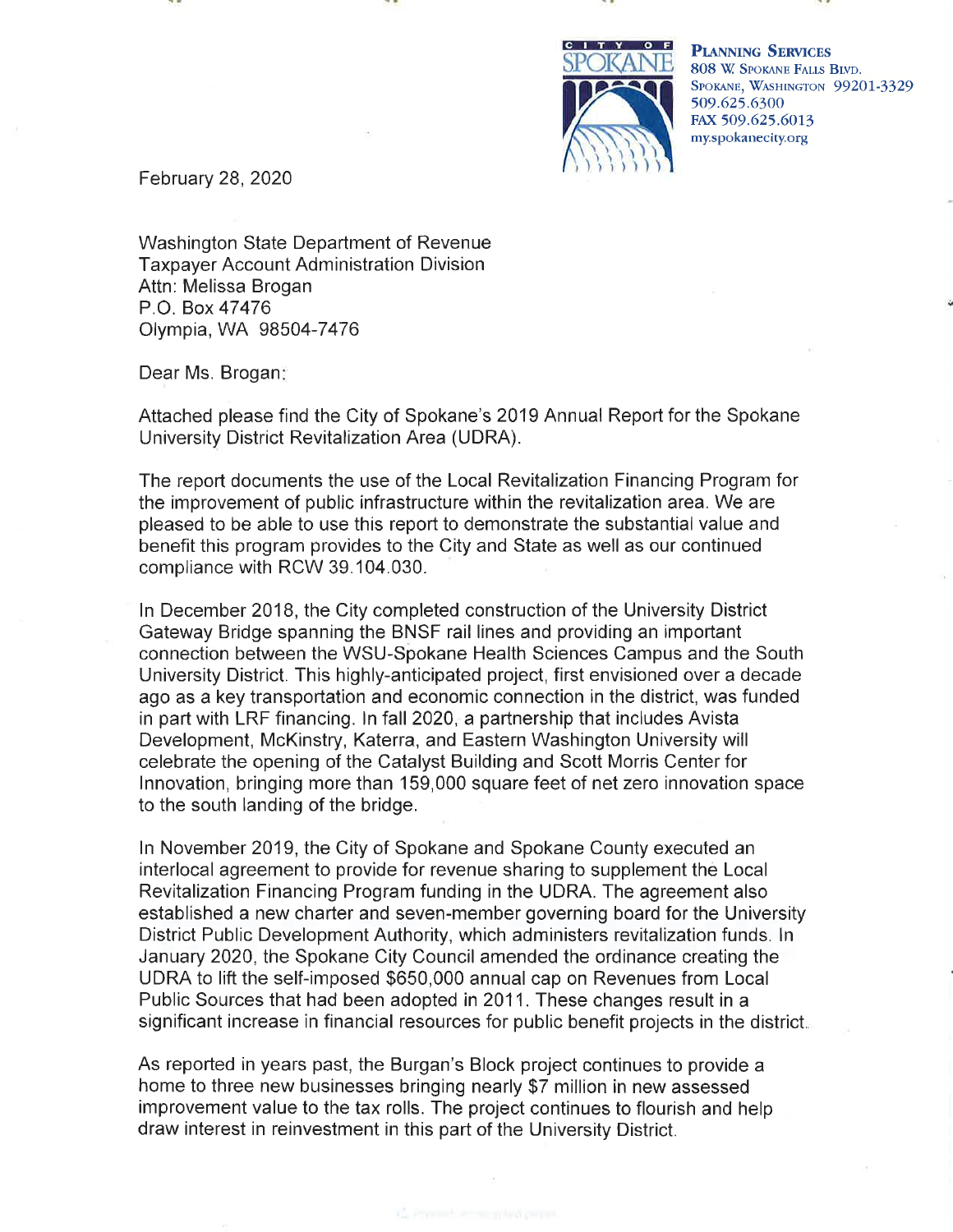As these projects move forward and leverage the infrastructure investments the Spokane University District Revitalization area has made over the last number of years we expect to see momentum build bringing new investment, jobs and revenue to the community.

If you have any questions about this report, please feel free to contact me at 509-625-6194.

Sincerely,

Christopher Green, AICP, Assistant Planner II Planning and Neighborhood Services Department

Enc.

- -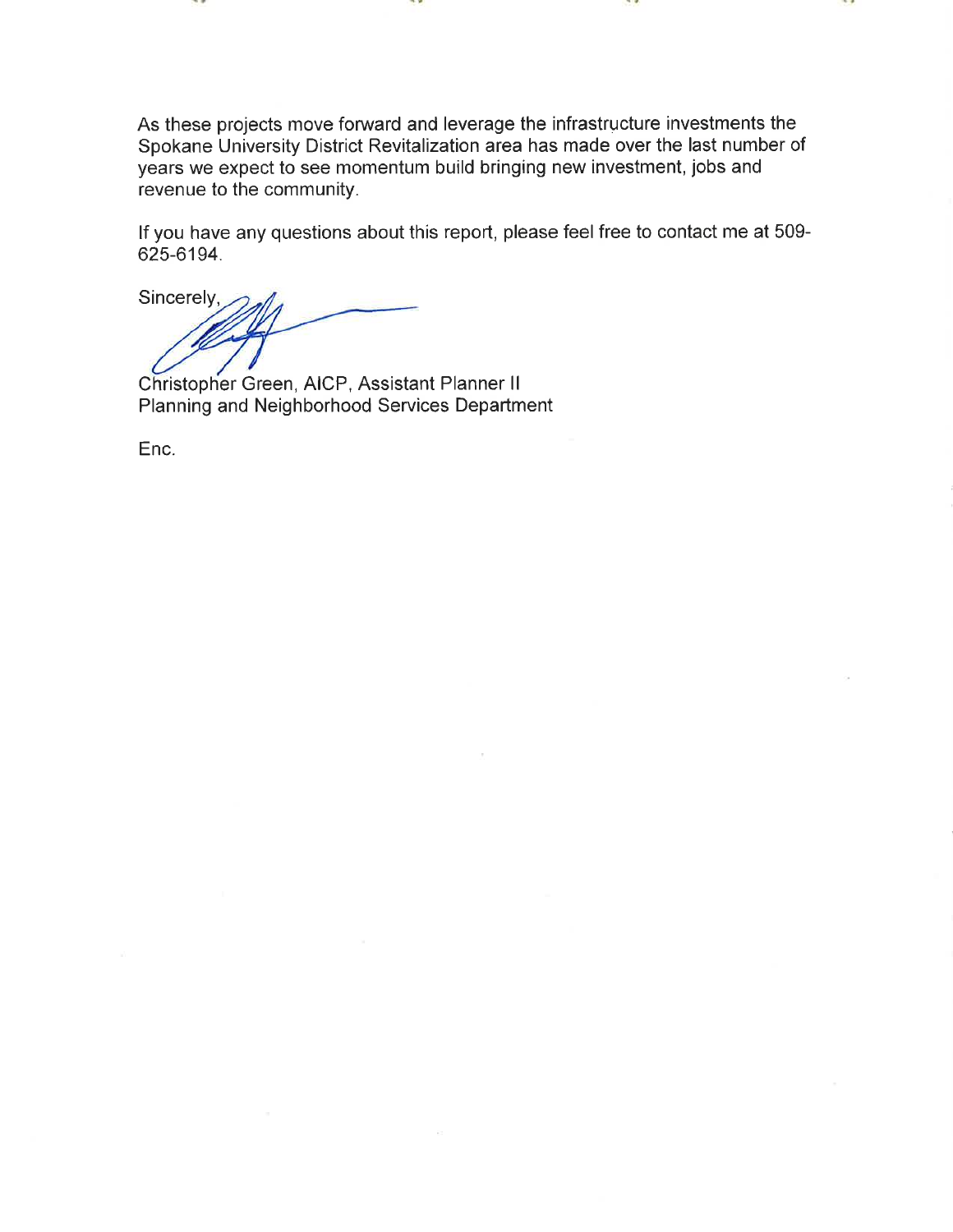

# **Department of Revenue Local Revitalization Financing Program**

# **Annual Report January 1, 2019 – December 31, 2019**

| You must return the Local Revitalization Financing (LRF) Annual Report to the Department of Revenue by<br>March 1, 2020. Please send the completed report electronically to MelissaBr@dor.wa.gov or by mail to: |                                                                                   |  |  |  |
|-----------------------------------------------------------------------------------------------------------------------------------------------------------------------------------------------------------------|-----------------------------------------------------------------------------------|--|--|--|
|                                                                                                                                                                                                                 | <b>Taxpayer Account Administration</b>                                            |  |  |  |
|                                                                                                                                                                                                                 | Attn: Melissa Brogan                                                              |  |  |  |
|                                                                                                                                                                                                                 | PO Box 47476                                                                      |  |  |  |
|                                                                                                                                                                                                                 | Olympia, WA 98504-7476                                                            |  |  |  |
| 1.                                                                                                                                                                                                              | Sponsoring Local Government: City of Spokane                                      |  |  |  |
|                                                                                                                                                                                                                 | Name of Revitalization Area (RA): Spokane University District Revitalization Area |  |  |  |
|                                                                                                                                                                                                                 | Mailing Address: 808 W Spokane Falls Boulevard                                    |  |  |  |
|                                                                                                                                                                                                                 | State: WA<br>City: Spokane<br>Zip: 99201                                          |  |  |  |

#### **Property Tax Allocation Revenues**

- 2. Please provide the amounts of local property tax allocation revenues received in the preceding calendar year broken down by sponsoring local government and participating taxing district (RCW 82.32.765(1)(a)). **\$68,319.28**
- 3. Please provide the amount of state property tax allocation revenues estimated to have been received by the state in the preceding calendar year (RCW 82.32.765(1)(b)). **Nothing to report**

#### **Local Matching**

**Note:** This section helps determines the limits of the state contribution for the following fiscal year (RCW 39.104.020(23); RCW 82.14.510(10)(a)).

- 4. Please provide the amount of local sales and use tax and other revenue from local public sources dedicated by any participating local government used for the payment of bonds (issued under RCW 39.104.110) and public improvement costs within the RA on a pay-as-you-go basis for the preceding calendar year (RCW 82.32.765(1)(c)). **NA**
- 5. Please provide the amount of local sales and use tax dedicated by the sponsoring local government, as it relates to the sponsoring local government's local sales and use tax increment, used for the payment of bonds (issued under RCW 39.104.110) and public improvement costs within the RA on a pay-as-you-go basis for the preceding calendar year  $(RCW 82.32.765(1)(d)).$ **NA**
- 6. Please list the amounts received other than those listed in 2-5 (above) from local public sources, broken down by type or source, used for payment of bonds (issued under RCW 39.104.110) or public improvement costs within the RA on a pay-as-you-go basis in the preceding calendar year (RCW 82.32.765(1)(e)). **\$385,340.68**
- 7. Please provide the amount of revenues from local public sources that (i) were expended in prior years for the payment of bonds under RCW 39.104.110 and public improvement costs within the RA on a pay-as-you-go basis in prior calendar years that were in excess of the project award amount for that year and are carried forward for dedication in future years, (ii) are deemed dedicated to payment of bonds or public improvement costs in the calendar year for which the report is prepared, and (iii) remain available for dedication in future years (RCW 82.32.765(1)(m)). **\$13,708,701.23**

### **Private Economic Development**

8. Please provide a list of names of businesses located within the RA as a result of the public improvements undertaken by the sponsoring local government and financed in whole or in part with LRF (RCW 82.32.765(1)(g)). **See Attachment "A" for this information.**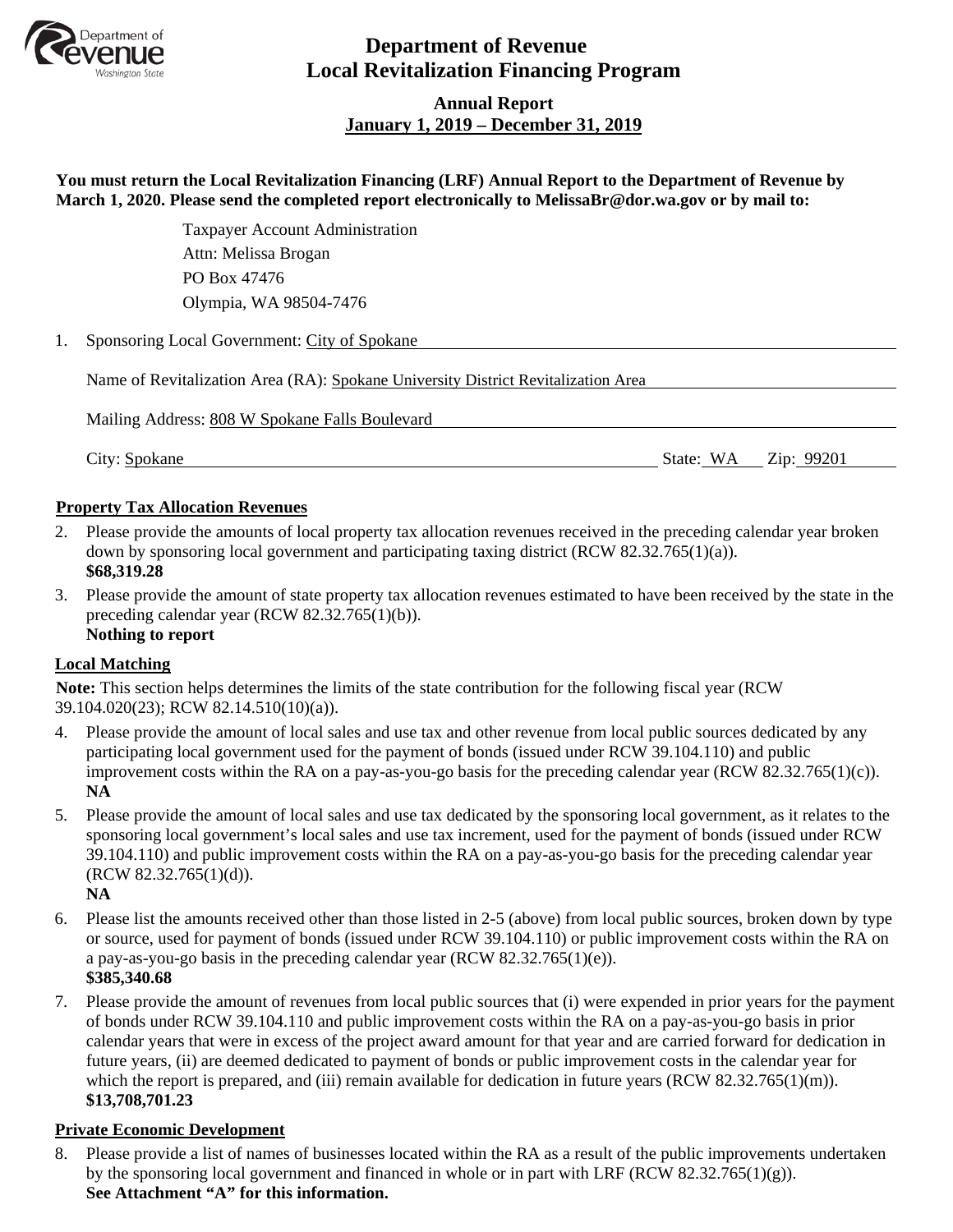9. Please provide an estimate of the cumulative number of permanent jobs created in the RA as a result of the public improvements undertaken by the sponsoring local government and financed in whole or in part with LRF (RCW  $82.32.765(1)(h)$ ).

# **See Attachment "A" for this information.**

10. Please provide an estimate of the average wages and benefits received by all employees of businesses located within the RA as a result of the public improvements undertaken by the sponsoring local government and financed in whole or in part with LRF (RCW 82.32.765(1)(i)).

**See Attachment "A" for this information.**

#### **Financing Information**

11. Please provide a list of public improvements financed by bonds (issued or expected to be issued under RCW  $39.104.110$ ) and the bond issuance (or expected issuance) date (RCW 82.32.765(1)(j)).

**The public improvements financed by bonds are: The Division Street Gateway Corridor Project (not including 2010 costs) and the University District Gateway bicycle and pedestrian bridge (partial construction cost). The bonds were issued May 9, 2011.**

12. Please provide the anticipated date when bonds issued under RCW 39.104.110 are expected to be retired (RCW  $82.32.765(1)(f)$ .

# **The bonds have a 25 year amortization and are expected to be retired by June 30, 2036.**

13. If the sales and use tax authorized under RCW 82.14.510 has not been imposed, please provide the expected imposition date of this tax  $(RCW 82.32.765(1)(n))$ .

**The sales and use tax authorized under RCW 82.14.510 was imposed by the City of Spokane on July 1, 2011.**

#### **Compliance**

- 14. The sponsoring local government must certify it is in compliance with RCW 39.104.030 (RCW 82.32.765(1)(k)):
	- a. Local government must have adopted an ordinance designating the RA within its boundaries and specified the public improvements proposed to be financed in whole or in part with the use of LRF;
	- b. The public improvements proposed to be financed in whole or in part using LRF are expected to encourage private development within the RA and to increase the fair market value of real property within the RA;
	- c. The local government has entered into a contract with a private developer relating to the development of private improvements within the RA or has received a letter of intent from a private developer relating to the developer's plans for the development of private improvements within the RA;
	- d. Private development anticipated to occur within the RA as a result of the public improvements will be consistent with the countywide planning policy adopted by the county and the local government's comprehensive plan and development regulations adopted;
	- e. The local government may not use LRF to finance the costs associated with financing, design, acquisition, construction, equipping, operating, maintaining, remodeling, repairing, and reequipping of public facilities funded with taxes collected under RCW 82.14.048 or 82.14.390;
	- f. The governing body of the local government must find LRF:
		- i. Will not be used to relocate a business from outside the RA, but within the state, into the RA unless convincing evidence is provided that the firm would have otherwise left the state;
		- ii. Will improve the viability of existing business entities within the RA;
		- iii. Will be used exclusively in areas within the jurisdiction of the local government deemed in need of either economic development or redevelopment, or both, and absent LRF the proposed economic development or redevelopment would more than likely not occur;
	- The governing body of the local government finds the public improvements proposed to be financed in whole or in part using LRF are reasonably likely to:
		- i. Increase private investment within the RA;
		- ii. Increase employment within the RA;
		- iii. Generate increases in state and local property, sales, and use tax revenues that are equal to or greater than the respective state and local contributions made under RCW 82.14.510 over the period of time that the local sales and use tax will be imposed under RCW 82.14.510.

#### **Do you certify you are in compliance with the above requirements?**  $\boxtimes$  Yes  $\Box$  No

#### **Estimated Sales and Use Tax Increments**

15. Please provide updated estimates of the amounts of state and local sales and use tax increments received since the approval by the Department of Revenue of the project award under RCW 39.104.100 (RCW 82.32.765(1)(l)). **\$2,201,994.46**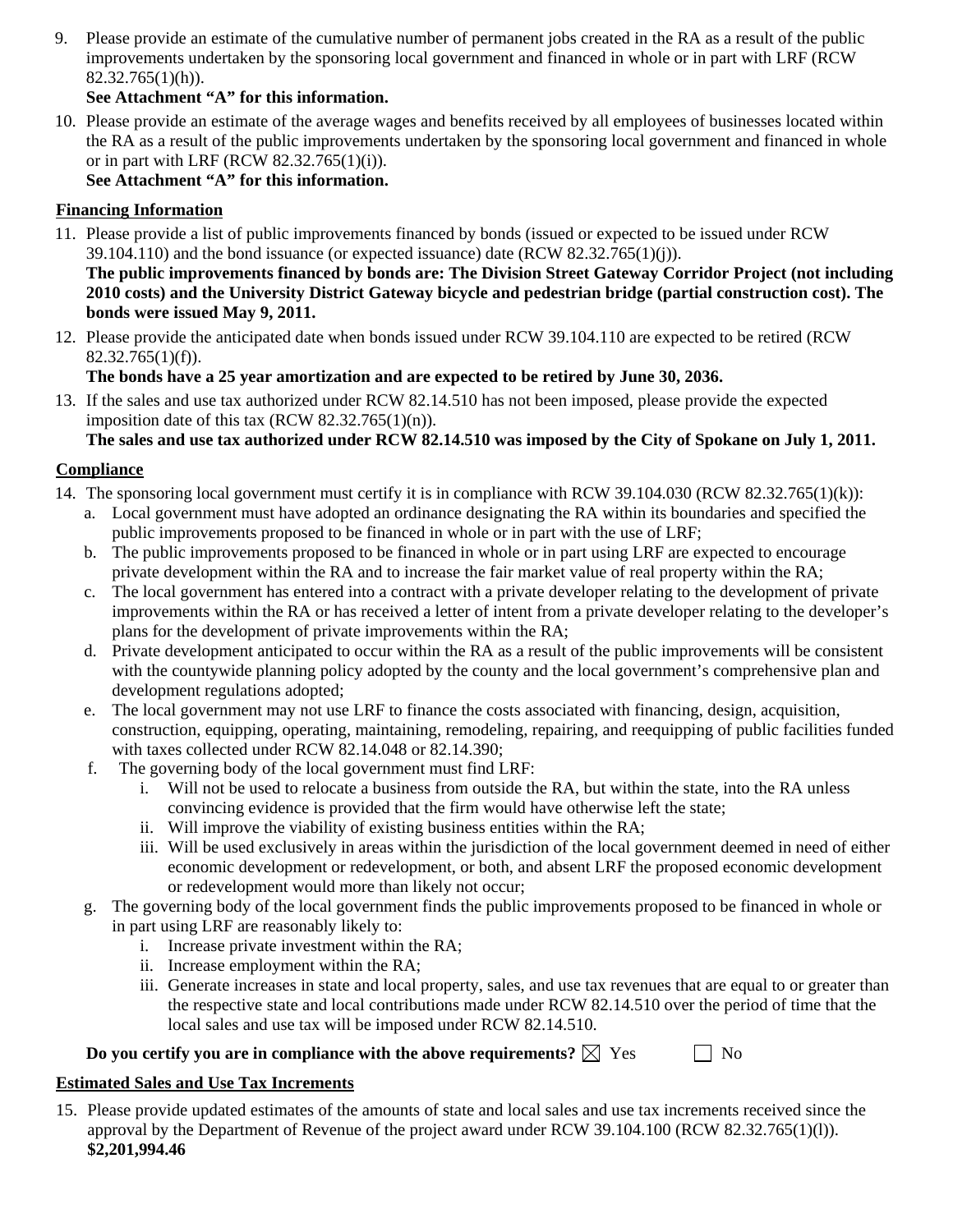#### **Declaration and Certification**

- 16. I hereby certify that the information given to the Department of Revenue in this LRF Program Annual Report is true, correct, and complete to the best of my knowledge and belief. In addition, I certify that the following conditions of the LRF Program, as set forth in RCW Title 39, Chapter 104, have been met:
	- The RA within the limitations of RCW 39.104.050 has been designated;
	- The conditions of RCW 39.104.030 have been met;
	- The application process in RCW 39.104.100 has been completed;
	- Notices to all relevant taxing districts and local governments with boundaries within the designated RA have been notified and provided the opportunity to opt-out or participate in the local revitalization financing project as required in RCW 39.104.060;
	- Notice of public hearing as required by RCW 39.104.040(1) has been provided;
	- An ordinance adopting the RA has been passed as required in RCW 39.104.040(2);
	- The local revitalization financing will not be used to finance costs associated with the financing, design, acquisition, construction, equipping, operating, maintaining, remodeling, repairing, and reequipping of public facilities (RCW 39.104.030(5)); and
	- The boundaries of the RA will not be changed for the life of the program (RCW 39.104.050(6)).

| Name (typed or printed): Louis Meuler | <b>Title: Interim Planning Director</b> |
|---------------------------------------|-----------------------------------------|
| Signature of Responsible Official:    | Date:                                   |

For tax assistance, visit dor.wa.gov or call (360) 705-6095. To inquire about the availability of this document in an alternate format for the visually impaired, please call (360) 705-6715. Teletype (TTY) users may call 1-800-451-7985.